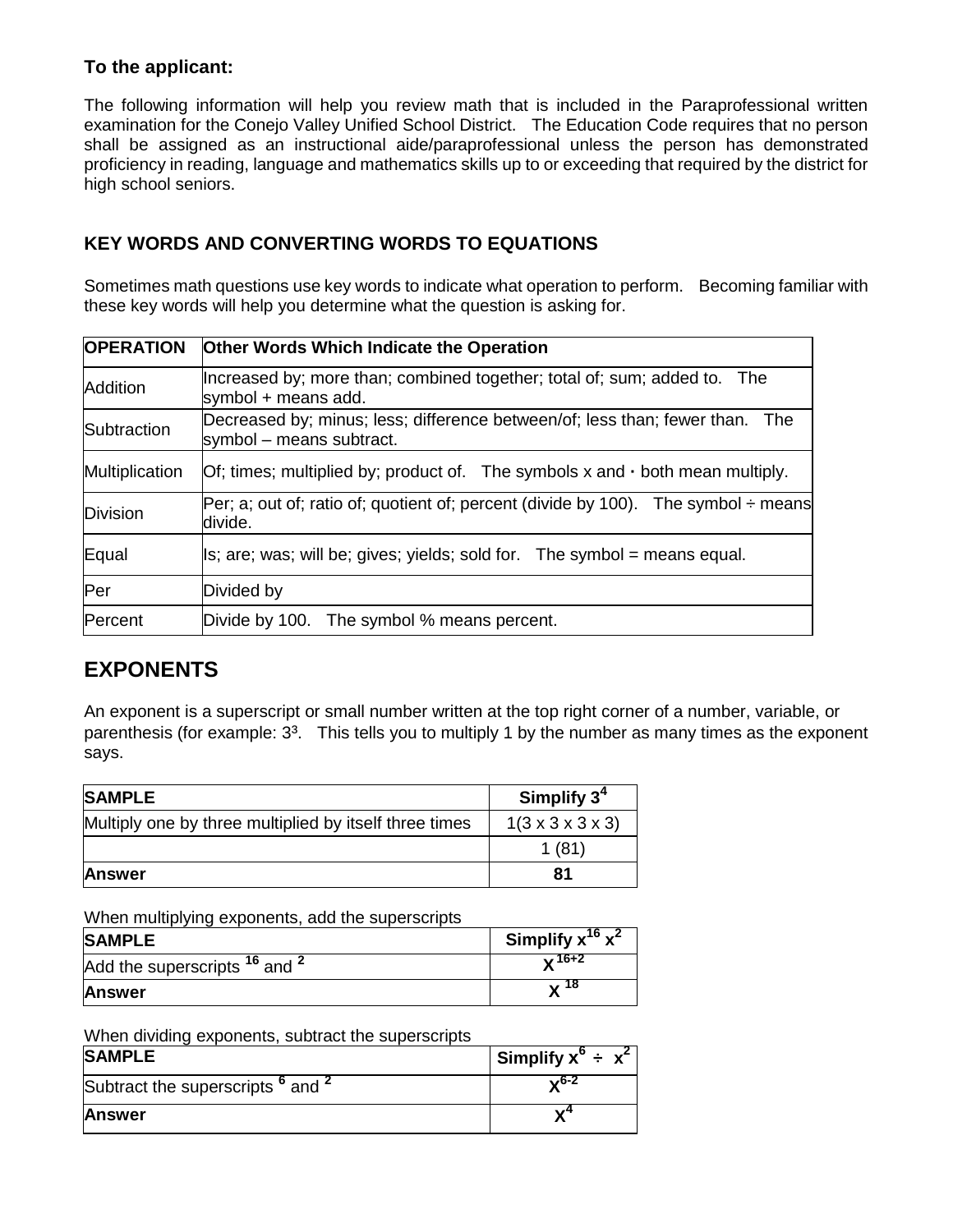## **FRACTIONS**

In order to accurately solve fraction problems it is important to distinguish between the **numerator** and **denominator**. **Numerator** = top number **Denominator** = bottom number

## **ADDING OR SUBTRACTING FRACTIONS**

Adding or subtracting fractions with the **same denominator** is straightforward.

| <b>SAMPLE</b>                                         | $5/13 + 6/13$         |
|-------------------------------------------------------|-----------------------|
| The denominator remains the same, add the top numbers | $\frac{5+6}{5}$<br>13 |
| <b>Answer</b>                                         | 11/13                 |

If you do not have a common denominator, make one by multiplying the first denominator and the second denominator together.

| <b>SAMPLE</b>                                                                                            | $3/5 + 2/7$                            |
|----------------------------------------------------------------------------------------------------------|----------------------------------------|
| Find the common denominator by multiplying five by seven                                                 | $5 \times 7 = 35$                      |
| To get new numerators, multiply the numerator by the same<br>number as the denominator was multiplied by | $3 \times 7 = 21$<br>$2 \times 5 = 10$ |
| Insert the new numbers into the numerator and add the fractions                                          | $21/35 + 10/35$                        |
| <b>Answer</b>                                                                                            | 31/35                                  |

### **MULTIPLYING FRACTIONS**

Multiply the numerator times the numerator and the denominator by the denominator.

| <b>SAMPLE</b> | $1/4 \times 3/5$ |
|---------------|------------------|
|               | $1 \times 3$     |
|               | $4 \times 5$     |
| <b>Answer</b> | 3/20             |

#### Simplify the fraction before and after you multiply.

| <b>SAMPLE</b>                                                                        | 12/15 x 5/6                                                            |
|--------------------------------------------------------------------------------------|------------------------------------------------------------------------|
| Simplify 12/15 by dividing both numbers by 3                                         | $12 \div 3$ x 5/6<br>$15 \div 3$                                       |
|                                                                                      | $4/5 \times 5/6$                                                       |
| Multiply the numerator times the numerator and<br>the denominator by the denominator | $\overline{20}$<br>$4 \times 5 =$<br>$\overline{30}$<br>$5 \times 6 =$ |
| Simplify by dividing by 10                                                           | $20 \div 10$<br>$30 \div 10$                                           |
| <b>Answer</b>                                                                        | 2/3                                                                    |

## **DIVIDING FRACTIONS**

Since division is the opposite of multiplication, first invert one fraction and multiply.

| <b>SAMPLE</b>           | $1/5 \div 2/3$    |
|-------------------------|-------------------|
| Invert 2/3 and multiply | x.<br>X<br>.<br>C |
| <b>Answer</b>           | 3/10              |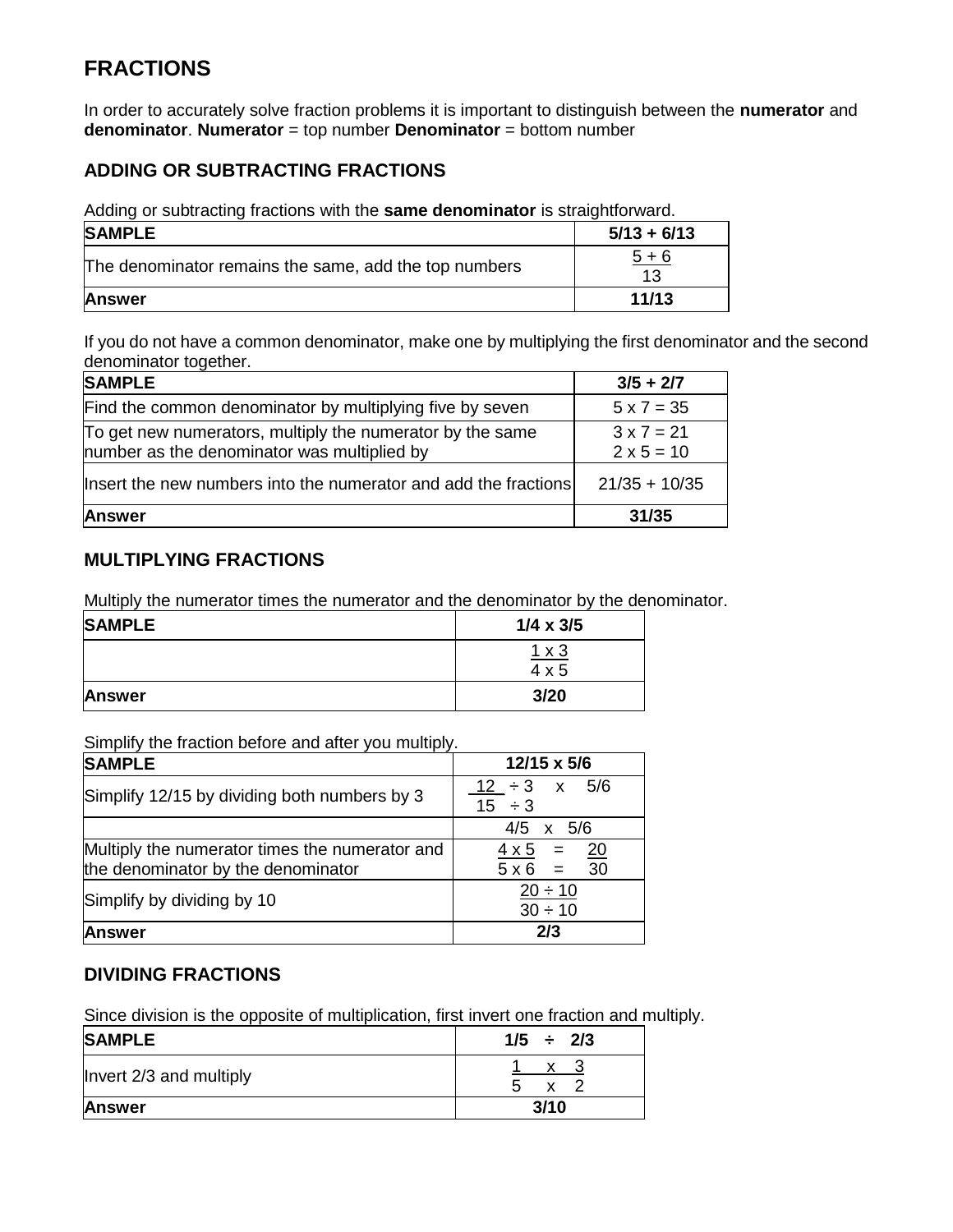## **PRE-ALGEBRA AND ALGEBRA**

#### **Special notations for multiplication and division with variables**

Here are some examples of special notations and what they mean:

2b means 2 x b  $2(a + 5)$  means twice the sum of a number (a) and five bc means b x c 4bc means 4 x b x c d/5 means  $d \div 5$ 

#### **Algebra Word Problems**

In algebra you solve problems by essentially making two groups, one for each side of an equation. An unknown number or value is represented by a letter (for example: x).

#### **BASIC STEPS**

- 1. Define the variable
- 2. Translate the problem into an equation and plug in known values
- 3. Solve the equation
- 4. Go back to the problem and plug in the new value to obtain the answer

| <b>SAMPLE</b>                                                      | A car dealership has 15 new cars and 12 used<br>cars. How many cars do they have? |
|--------------------------------------------------------------------|-----------------------------------------------------------------------------------|
| Define the unknown variable                                        | Let $x = Total Cars$                                                              |
| Translate the problem into an equation and plug<br>known values in | $15 + 12 = x$                                                                     |
| Solve the equation                                                 | $27 = x$                                                                          |
| <b>Answer</b>                                                      | There are 27 Total Cars.                                                          |

#### **SIMPLIFYING EXPRESSIONS**

- **1. Combine like terms**
- **2. Simplify multiplication**
- **3. Distribute a number or sign in to parenthesis**
- **4. Use the FOIL Method to multiply two or more parenthesis**
- **5. Simplify exponents of a number**
- 1. **Combine like terms -** Combine or add up all of the **like** terms.

Examples of like terms;

| 2x, 45x, x, 0x, -26x              | because they are all x with a coefficient     |
|-----------------------------------|-----------------------------------------------|
| 13, -2, 27, 9043, 0.6             | because they are all constants                |
| $3y^2$ , $y^2$ , $-y^2$ , $26y^2$ | because they are all $y^2$ with a coefficient |

|                                          | For comparison, below are a few examples of <b>unlike</b> terms:    |
|------------------------------------------|---------------------------------------------------------------------|
| 17x, 17z                                 | because they are different letter variables                         |
| 15y, 19y <sup>2</sup> , 31y <sup>5</sup> | because they are different powers or exponents                      |
| 19x, 19xy                                | because they both have the letter y but the second term has another |
|                                          | variable in it                                                      |

| <b>SAMPLE</b>  | $5x + 7x$       |
|----------------|-----------------|
| Add like terms | $5x + 7x = 12x$ |
| <b>Answer</b>  | 12x             |

| <b>SAMPLE</b>  | $5x + 7x$       | <b>SAMPLE</b>                | 14a + 7 + 21a             |
|----------------|-----------------|------------------------------|---------------------------|
| Add like terms | $5x + 7x = 12x$ | Organize like terms together | $14a + 21a + 7$           |
| Answer         | 12x             | Add like terms               | $14a + 21a + 7 = 35a + 7$ |
|                |                 | <b>Answer</b>                | $35a + 7$                 |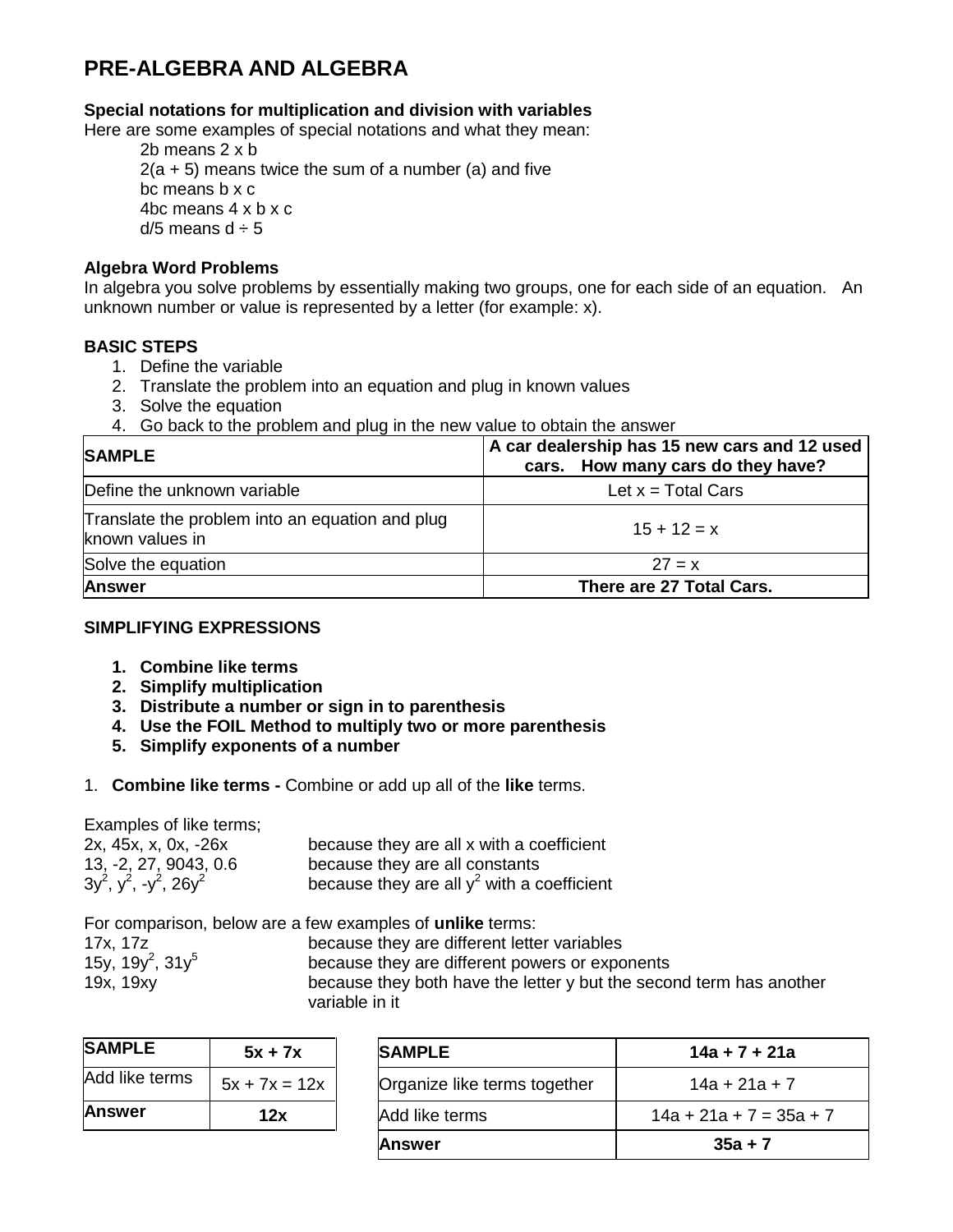### **2. Simplify multiplication**

### **Same Variables**

| <b>SAMPLE</b>                                                   | axa                    |
|-----------------------------------------------------------------|------------------------|
| Neither a has a visible exponent, so their exponents are both 1 | $a^1$ x $a^1$          |
| Add the exponents                                               | $a^1 \times a^1 = a^2$ |
| <b>Answer</b>                                                   | я                      |

| <b>SAMPLE</b>                                                     | a x a "               |
|-------------------------------------------------------------------|-----------------------|
| The first a doesn't have a visible exponent, so its exponent is 1 | $a^1$ x a $4$         |
| Add the exponents                                                 | $a^1$ x $a^4$ = $a^5$ |
| <b>Answer</b>                                                     | ลั                    |

#### **Different Variables**

When multiplying same letter variables, keep the letter and add exponents.

| <b>SAMPLE</b>                                                                                                  | $v^5$ x a <sup>2</sup> |
|----------------------------------------------------------------------------------------------------------------|------------------------|
| The terms cannot be multiplied by simply adding the exponents<br>because each multiplier is a different letter | $v^5$ x a <sup>2</sup> |
| <b>Answer</b>                                                                                                  | $v^5a^2$               |

| <b>SAMPLE</b>                        | $\sim$<br>$\cdot$ |
|--------------------------------------|-------------------|
| Add the exponents of $a^2$ and $a^3$ | а                 |
| <b>Answer</b>                        | а                 |

#### **3. Distribute a number or sign in to parenthesis**

| <b>SAMPLE</b>                                    | $6(2 + 4a)$                    |
|--------------------------------------------------|--------------------------------|
| Remove parentheses and multiply each term by six | $(6 \times 2) + (6 \times 4a)$ |
| <b>Answer</b>                                    | 12 + 24a                       |

### **4. Use the FOIL Method to multiply two or more parenthesis**

| First - | Multiply the first term in each parenthesis |
|---------|---------------------------------------------|
| Outer - | Multiply the outer term in each parenthesis |

- 
- Inner Multiply the inner term in parenthesis Last - Multiply the last term in each parenthesis

| <b>SAMPLE</b>            | $(3 + 7y)$ $(6 + 2y)$                                                       |  |
|--------------------------|-----------------------------------------------------------------------------|--|
| Multiply the first term  | $(3 + 7y) (6 + 2y) = 6 \times 3 = [18]$                                     |  |
| Multiply the outer terms | $(3 + 7y)$ $(6 + 2y) = 3 \times 2y = [6y]$<br>$[18 + 6y]$                   |  |
| Multiply the inner terms | $(3 + 7y)$ $(6 + 2y) = 7y \times 6 = [42y]$<br>$[18 + 6y + 42y]$            |  |
| Multiply the last terms  | $(3 + 7y)$ $(6 + 2y) = 7y \times 2y = [14y^2]$<br>$[18 + 6y + 42y + 14y^2]$ |  |
| Combine like terms       | $18 + 6y + 42y + 14y^2$<br>$18 + 48y + 14y^2$                               |  |
| <b>Answer</b>            | $18 + 48y + 14y^2$                                                          |  |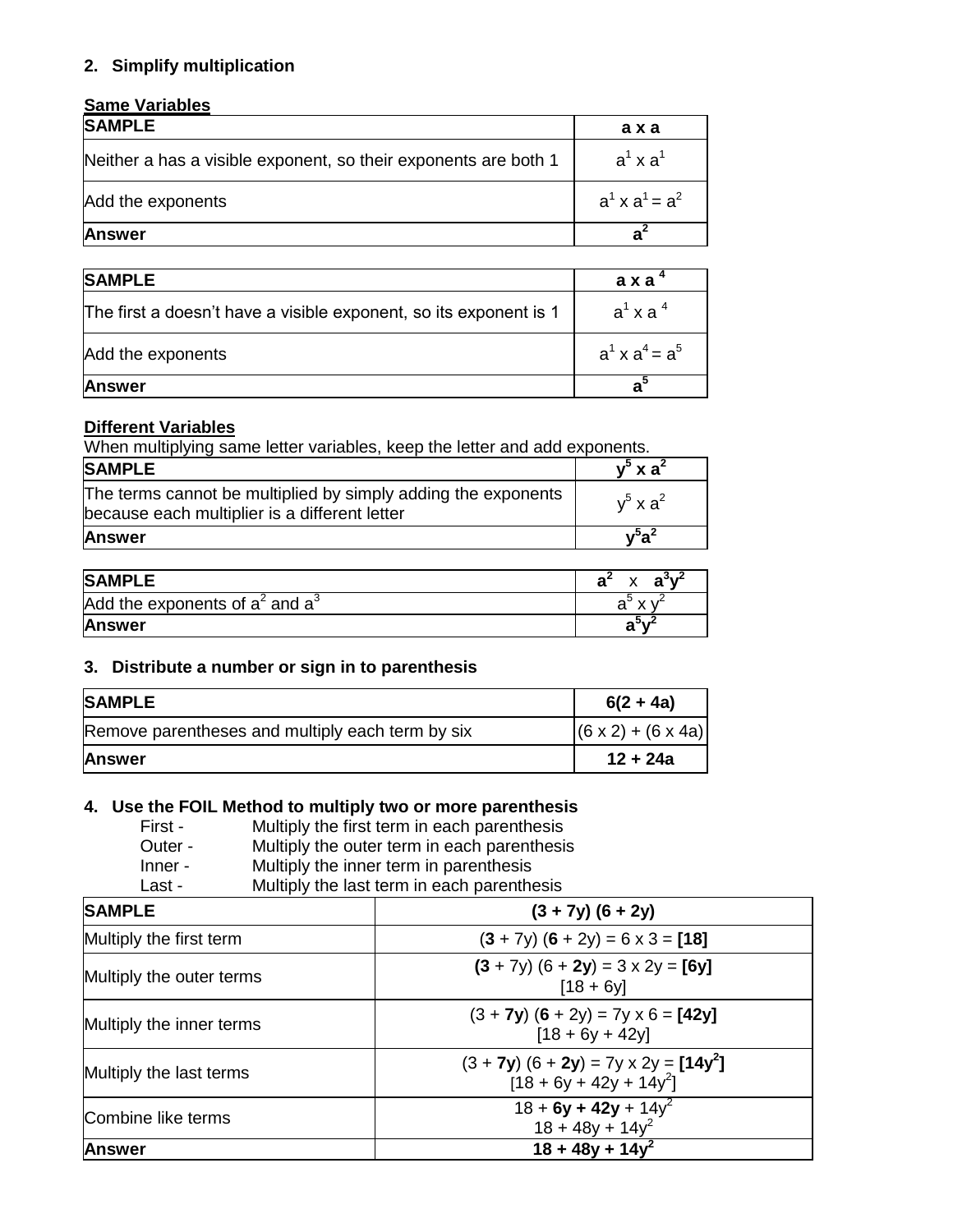#### **5. Simplify Exponents of a number**

See the EXPONENTS section for a review **ORDER OF OPERATIONS**

- 1. **Parenthesis and Brackets** from the inside out.
- 2. **Exponents** of numbers or parenthesis.
- 3. **Multiplication and Division** in the order they appear.
- 4. **Addition and Subtraction** in the order they appear

| <b>SAMPLE</b>                                                                | Simplify the following expression:<br>$2 + (3 - 1)3^{2}$ |
|------------------------------------------------------------------------------|----------------------------------------------------------|
| Simplify parenthesis and brackets from the inside out<br>(subtract 1 from 3) | $2 + (3 - 1)3^{2} = 2 + (2) 3^{2}$                       |
| Simplify exponents $(3^2$ become 9)                                          | $2 + (2)3^{2} = 2 + 2(9)$                                |
| Simplify multiplication and division (multiply 2 and 9)                      | $2 + 2(9) = 2 + 18$                                      |
| Simplify addition and subtraction (combine like terms)                       | $2 + 18 = 20$                                            |
| <b>Answer</b>                                                                | 20                                                       |

### **PRIME FACTORIZATION**

- A **prime number** is a positive integer greater than one that can only be divided by itself and one. Some examples are 2, 3, 5, 7, 11, 13, 17 and 19.
- A **composite number** is a positive integer greater than one that has more than one divisor other than one and itself. Some examples are 4, 6, 9, 15, and 21.
- **One** is neither a prime nor a composite number.

Ways to obtain the prime factor:

- Repeatedly divide by prime numbers
- Choose any pair of factors and split these factors until all the factors are prime.
- Work backwards from the answers, seeing which one is BOTH only prime numbers, and produces the correct product.

| <b>SAMPLE</b>                                            | What is the prime factorization for 68? |
|----------------------------------------------------------|-----------------------------------------|
| Divide by 2 (a prime number)                             | $68 \div 2 = 34$                        |
| The correct way to represent prime factorization         | $2 \times 34$                           |
| Divide 34 by 2 and you are left with 17 (a prime number) | $34 \div 2 = 17$                        |
| <b>Answer</b>                                            | $2 \times 2 \times 17$                  |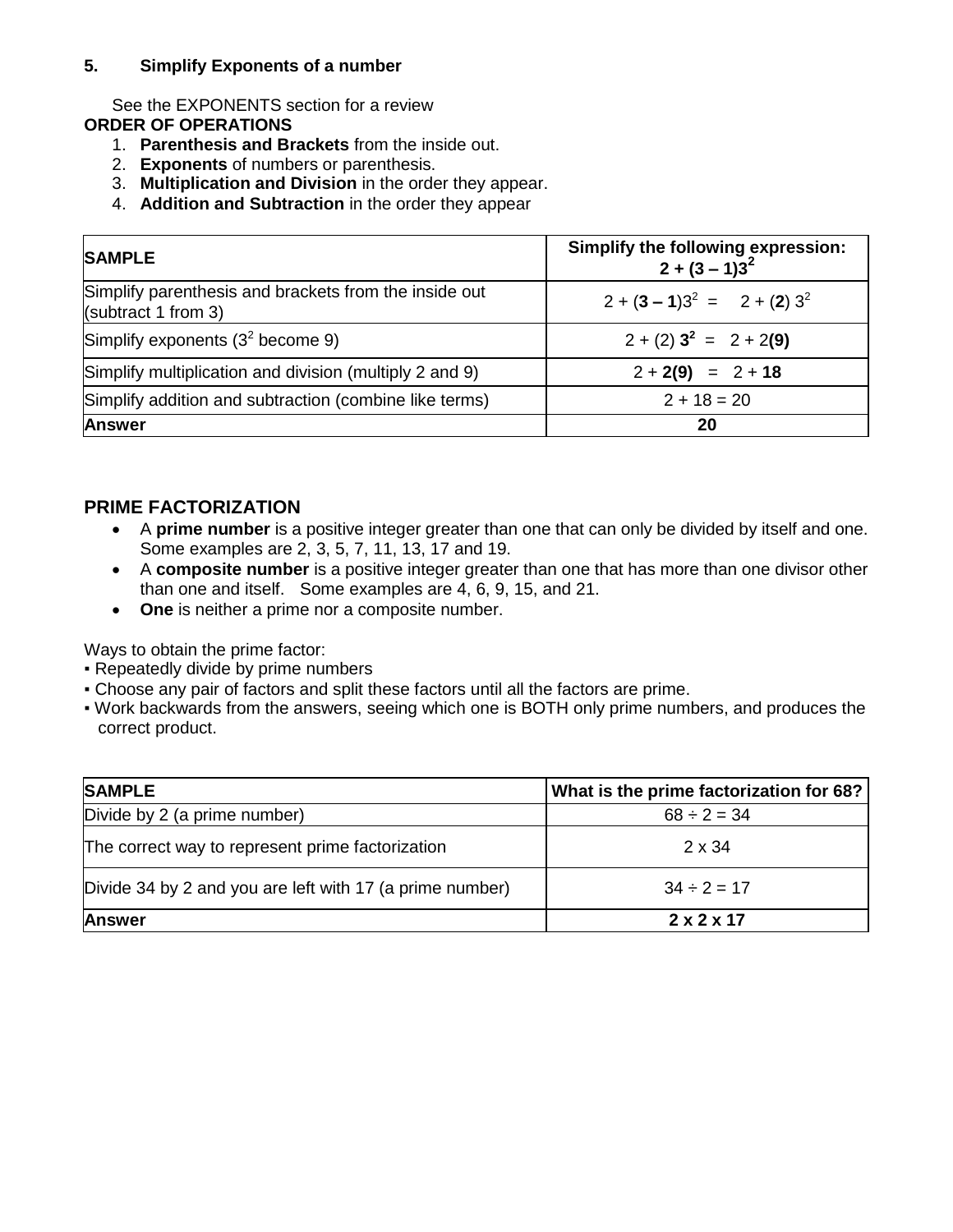## **FACTORING**

Factoring is writing a math expression as a product of factors. For example: writing 14 as (2) (7), where 2 and 7 are factors of 14. Factoring can also be done with trinomial and polynomial expressions.

- FIRST always factor as much as you can. Often all terms in an expression have a common factor, first group the like terms and then find the greatest common factor and extract it.
- Next reverse the FOIL method to get the factored form:
	- 1. Set up a product of two expressions, where parentheses hold each of the two expressions.
	- 2. Find the factors that go in the first positions.
	- 3. Determine the sign for each expression by looking at the signs before the second and third terms in the trinomial:
		- two negative signs: the signs in each expression are opposite with the larger number being negative
		- two positive signs: the signs are both positive
		- negative then a positive: the signs are both negative
		- positive and negative: the signs are opposite and the larger number is positive.
	- 4. Find the factors that go in the last position.
	- 5. Check your work

| <b>SAMPLE</b>                                                                                                                                      | Factor the trinomial: $x^2 - 4x -$<br>32                |
|----------------------------------------------------------------------------------------------------------------------------------------------------|---------------------------------------------------------|
| Reverse the FOIL method to get the factored form                                                                                                   | $x^2 - 4x - 32$                                         |
| Since x multiplied by itself equals $x^2$ , place one x in each<br>parenthesis                                                                     | $(x +/- ) (x +/- )$                                     |
| Since the signs on the $2^{nd}$ and $3^{rd}$ trinomial terms are both<br>negative, the signs of the second term in each factor must<br>be opposite | $(x - ) (x + )$                                         |
| What two numbers multiplied by one another would equal<br>32?                                                                                      | Possibilities: 32 and 1<br>16 and 2<br>8 and 4          |
| Since the signs on the 2 <sup>nd</sup> and 3 <sup>rd</sup> trinomial terms are both<br>negative, the larger multiple will have a negative sign     | Possibilities: -32 and 1<br>$-16$ and 2<br>$-8$ and $4$ |
| Out of the possibilities, which pair added to one another<br>equals $-4?$                                                                          | $-8$ and 4                                              |
| Plug these into the equation                                                                                                                       | $(x-8)(x + 4)$                                          |
| Check your work by using FOIL on the two factors                                                                                                   | $X^2 - 8x + 4x - 32$                                    |
| Simplify                                                                                                                                           | $X^2 - 4x - 32$                                         |
| <b>Answer</b>                                                                                                                                      | $(x - 8)(x + 4)$                                        |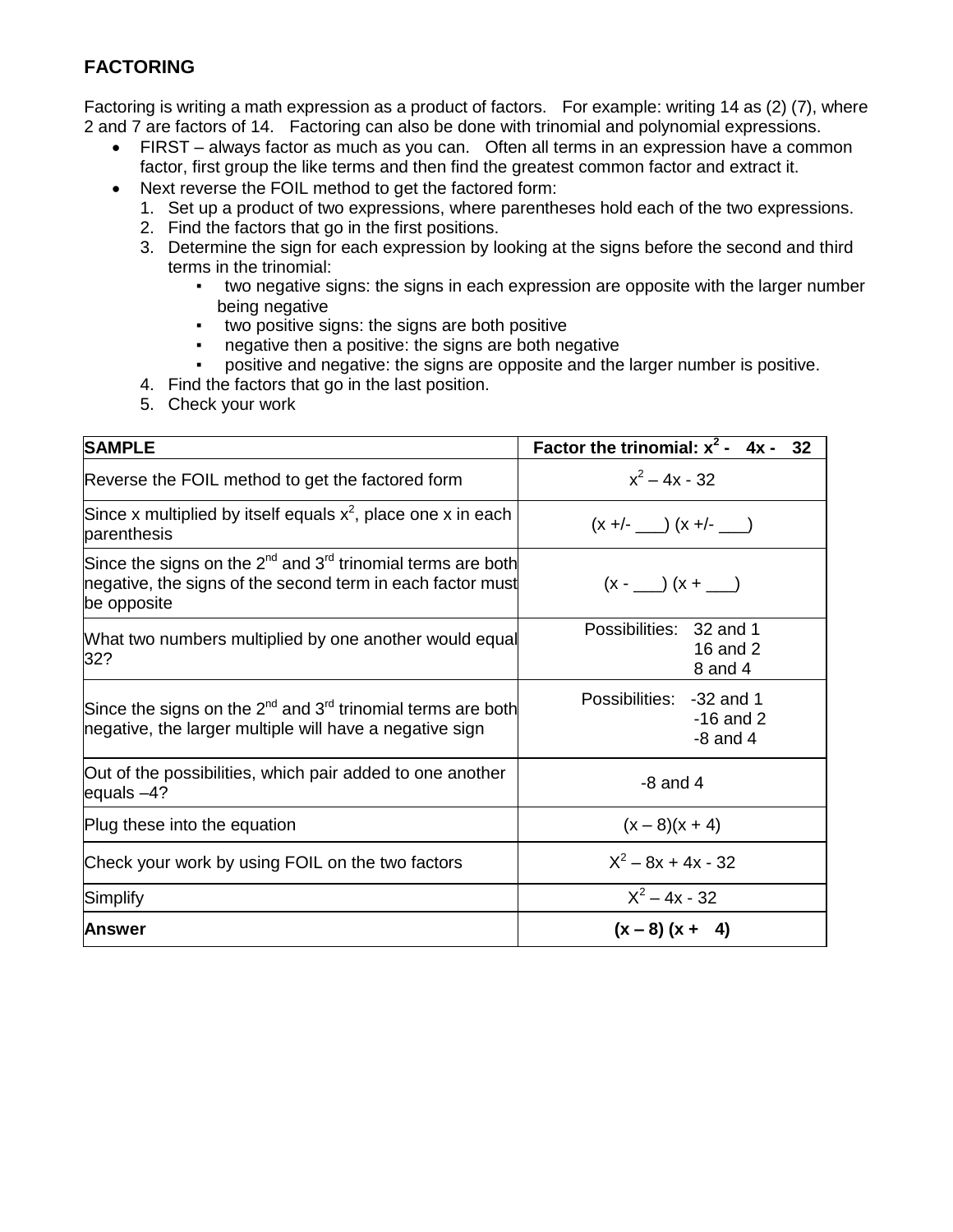## **GEOMETRY**

#### **Basics**

- The angles of any four sided figure always add up to 360<sup>o</sup>.
- Two lines are **perpendicular** when they meet at a 90º angle.
- Two lines are **parallel** when they never intersect.
- **Bisect** means to cut in half.

#### **Squares**

- Each of the 4 sides are always equal in length.
- Each of the 4 angles is always equal to  $90^\circ$ .
- The area (A) of a square is found by squaring the measurement of one side.  $A = s^2$ .
- Find the perimeter by adding up the length of all the sides. Perimeter  $= 4s$

#### **Rectangles**

- Opposite sides are always equal.
- Each of the 4 angles is always equal to 90<sup>o</sup>.
- The area of a rectangle is found by multiplying the rectangle's length by its width.  $A = lw$
- Find the perimeter by multiplying the length by two and the width by two and adding those products. Perimeter =  $2l + 2w$

#### **Circles**

- There are 360° in a circle.
- Radius  $=$  distance from the center to any point on the edge of the circle
- $Pi = 3.14$  (B)
- The area of a circle is found by multiplying Pi by the radius squared.  $A = Br^2$
- Circumference is the distance around the outside of the circle, find it by multiplying two by Pi by the radius. Circumference  $= 2B$ rcircle  $(r)$ .
- Diameter = straight line distance from one point on the circle to another, passing through the center point *(d*).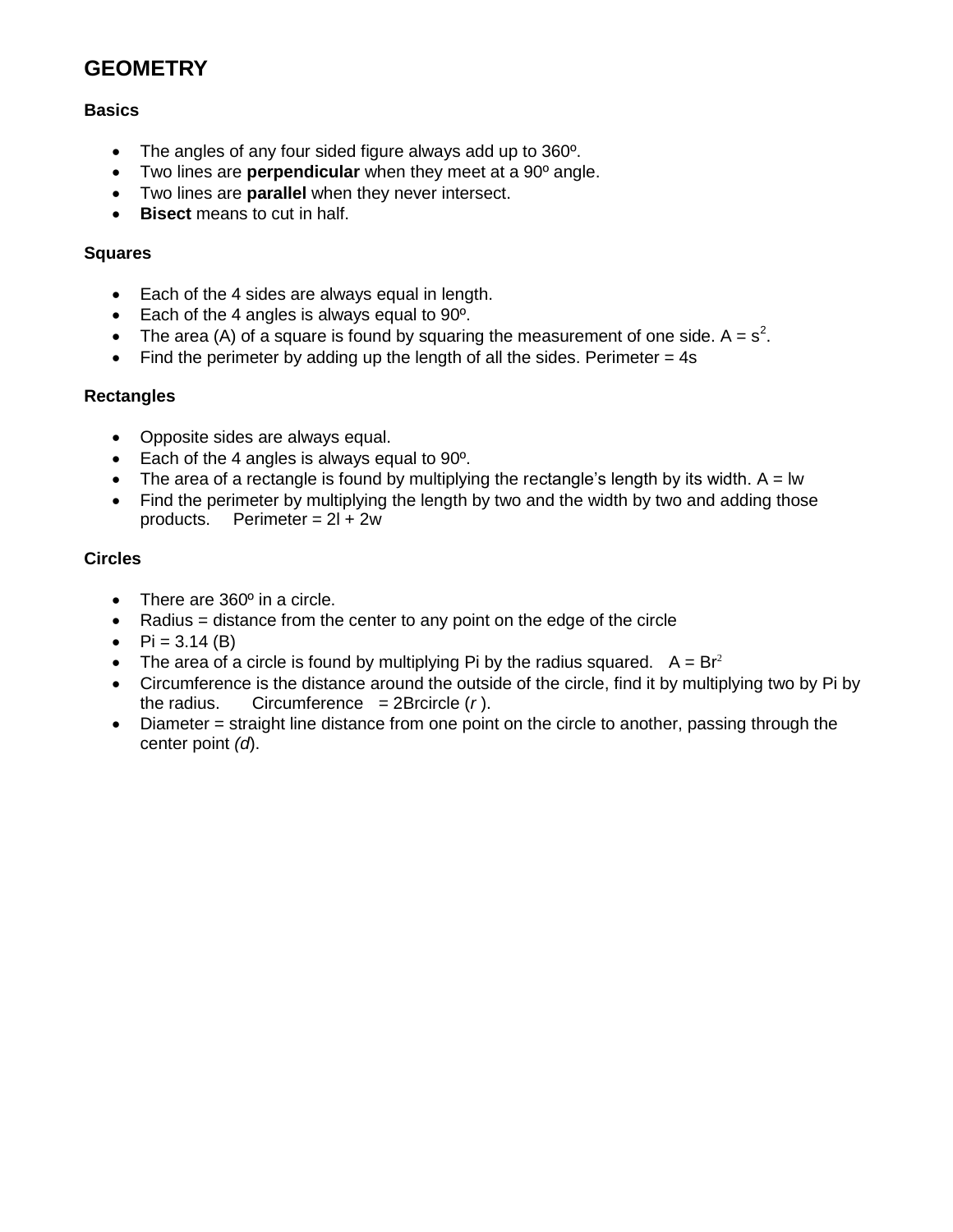### **Triangles**

- Each of the 3 angles will always add up to 180º.
- On right triangles two sides intersect to form a 90<sup>°</sup> angle.
- The area of a triangle is found by multiplying the triangle's base by its height and dividing the product in half  $A = 1/2bh$
- Find the perimeter by adding up the length of all the sides.
- A hypotenuse is the side of a right triangle that is opposite the right (90º) angle. By using the Pythagorean theorem one can find the length of an unknown side of a right triangle.
- The Pythagorean Theorem is:  $a^2 + b^2 = c^2$ , where c equals the hypotenuse.

### **SAMPLE**

In the right triangle below, the length of side  $a = 3$ , the length of side  $b = 4$  and the hypotenuse (side c) has a length of 5. Using the Pythagorean Theorem ( $a^2 + b^2 = c^2$ ) we see that  $3^2 + 4^2 = 5^2$  Simplified to  $9+16=25$ .



#### **SAMPLE**

Determine the length of side **b**, given that side  $a = 6$  and side  $c = 10$ 



| Use the Pythagorean Theorem                                          | $a^2 + b^2 = c^2$        |
|----------------------------------------------------------------------|--------------------------|
| Plug in known values                                                 | $6^2 + b^2 = 10^2$       |
| Combine like terms (subtract $62$ from both sides)                   | $b^2 = 10^2 - 6^2$       |
| Simplify exponents $(1 \times 10 \times 10) - (1 \times 6 \times 6)$ | $b^2$ = 100 - 36         |
|                                                                      | $b^2 = 64$               |
| Obtain the square roots $\sqrt{(b^2 - 8^2)}$                         | $\sqrt{b^2} = \sqrt{64}$ |
| <b>Answer</b>                                                        | $b = 8$                  |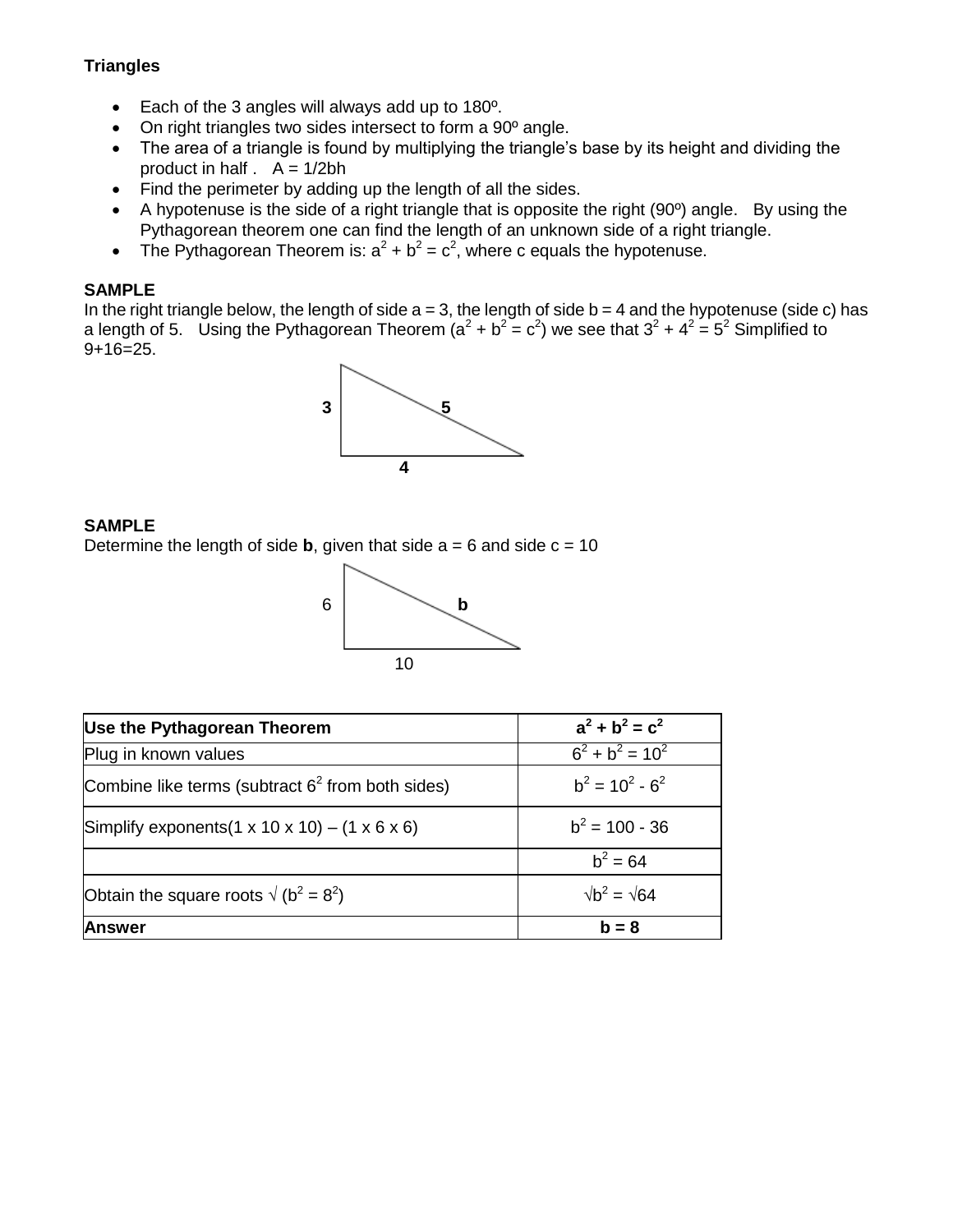## **THE COORDINATE SYSTEM**

#### **GRID GRAPHS**

The location of any point on a grid can be indicated by an **ordered pair** of numbers (X,Y) where X represents the number of units on the horizontal line stemming away from zero (called the x-axis), and Y represents the number of units on the vertical line stemming away from zero (called the y-axis). The X is always listed first, and the Y is always listed second in an ordered pair. The numbers in an ordered pair are called **coordinates**.

For example, if the x-coordinate is 4 and the y-coordinate is 3, the ordered pair for the point would be  $(4,3)$ .



#### **SLOPE COORDINATES**

The **x-intercept** is the point where a line crosses the x-axis. It is found by setting  $y = 0$  and solving the resulting equation.

The **y-intercept** is the point where a line crosses the y-axis. It is found by setting  $x = 0$  and solving the resulting equation.

| <b>SAMPLE</b>               | What are the coordinates of the x-intercept of the line $4y - x = 5$ ? |
|-----------------------------|------------------------------------------------------------------------|
| Set up the equation         | $4y - x = 5$                                                           |
| Set $y = 0$ and solve for x | $4(0) - x = 5$                                                         |
|                             | $-x = 5$                                                               |
| Multiply both sides by -1   | $(-1)-x = (-1)5x = -5$                                                 |
| <b>Answer</b>               | $(-5,0)$                                                               |

| <b>SAMPLE</b>               | What are the coordinates of the x-intercept of the line $4y - x = 5$ ? |
|-----------------------------|------------------------------------------------------------------------|
| Set up the equation         | $4y - x = 5$                                                           |
| Set $y = 0$ and solve for x | $4(0) - x = 5$                                                         |
|                             | $-x = 5$                                                               |
| Multiply both sides by -1   | $(-1)-x = (-1)5x = -5$                                                 |
| <b>Answer</b>               | $(-5, 0)$                                                              |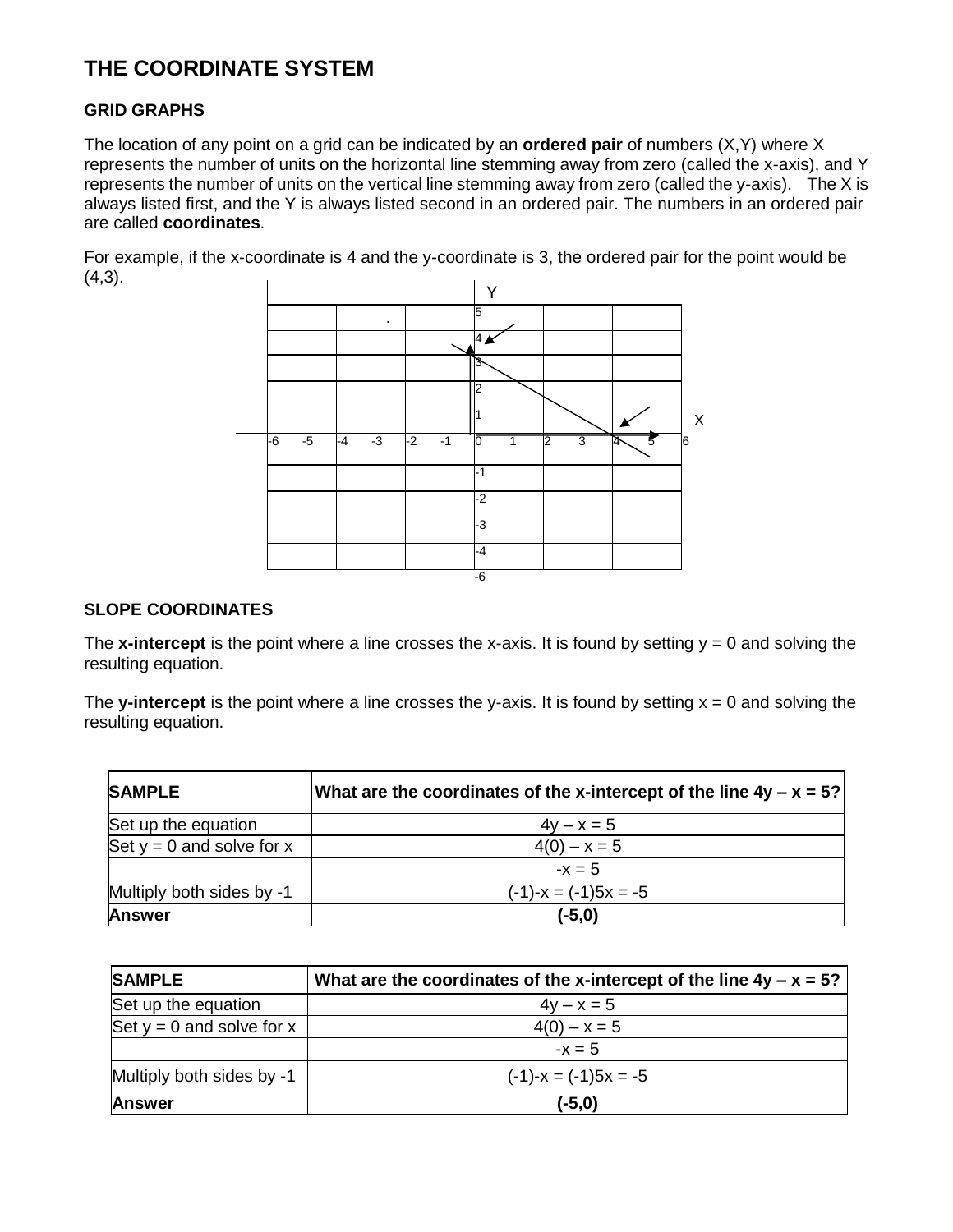# **MATH GLOSSARY**

| A                                                                          |                                                                                                                                                   |
|----------------------------------------------------------------------------|---------------------------------------------------------------------------------------------------------------------------------------------------|
| Acute Angle                                                                | An angle that is less than a right angle (90°).                                                                                                   |
| Angle                                                                      | A figure formed when two rays meet at their endpoints. The common<br>endpoint is the vertex.                                                      |
| Area                                                                       | The number of square units inside of a shape or needed to cover the<br>surface.                                                                   |
| Average                                                                    | A number that is the sum of the terms in a group, divided by the number of<br>terms in that group. An average is also referred to as a mean.      |
| В                                                                          |                                                                                                                                                   |
| <b>Base</b>                                                                | In $10^3$ , the base is 10. The base is used as a factor as many times as given<br>by the exponent (3). That is $10^3 = 10 \times 10 \times 10$ . |
| <b>Bisect</b>                                                              | To divide something in two.                                                                                                                       |
| C                                                                          |                                                                                                                                                   |
| Circle Graph                                                               | A type of statistical graph used to compare parts of a whole.                                                                                     |
| Circumference                                                              | Distance around a circle.                                                                                                                         |
| Coefficient                                                                | Any of the factors of a product considered in relation to a specific factor.                                                                      |
| <b>Common Multiple</b>                                                     | A number that is a multiple of two or more numbers.                                                                                               |
| <b>Composite Number</b>                                                    | A positive integer greater than one that has more than one divisor other than<br>one and itself.                                                  |
| Congruent                                                                  | Congruent figures match or fit exactly and have the same size and shape.                                                                          |
| Consecutive                                                                | "in order," usually from smallest to largest.                                                                                                     |
| Constant                                                                   | A number that is assumed not to change value.                                                                                                     |
| Coordinate of a Point A number associated with the point on a number line. |                                                                                                                                                   |
| D                                                                          |                                                                                                                                                   |
| Decimal                                                                    | A number with one or more places to the right of the decimal point.                                                                               |
| Degree                                                                     | A unit of measure for an angle.                                                                                                                   |
| Denominator                                                                | The number below the fraction bar in a fraction.                                                                                                  |
| <b>Diameter</b>                                                            | Any line segment that passes through the center of the circle connecting two<br>points on a circle.                                               |
| <b>Difference</b>                                                          | The answer in subtraction.                                                                                                                        |
|                                                                            | Distributive Property For any numbers a,b, and c, $a(b + c) = ab + ac$ and $(b + c)a = ba + ca$                                                   |
| <b>Divisible</b>                                                           | A number is divisible by another number if the remainder is 0 after dividing.                                                                     |
| Е                                                                          |                                                                                                                                                   |
| Equation                                                                   | An expression with a variable and an equal sign.                                                                                                  |
| Equivalent                                                                 | Fractions that name the same number. $\frac{1}{2}$ , 2/4, and 3/6 are equivalent<br>fractions.                                                    |
| <b>Estimate</b>                                                            | An approximate rather than an exact answer.                                                                                                       |
| Evaluate                                                                   | To find the value of an expression by replacing variables with numbers.                                                                           |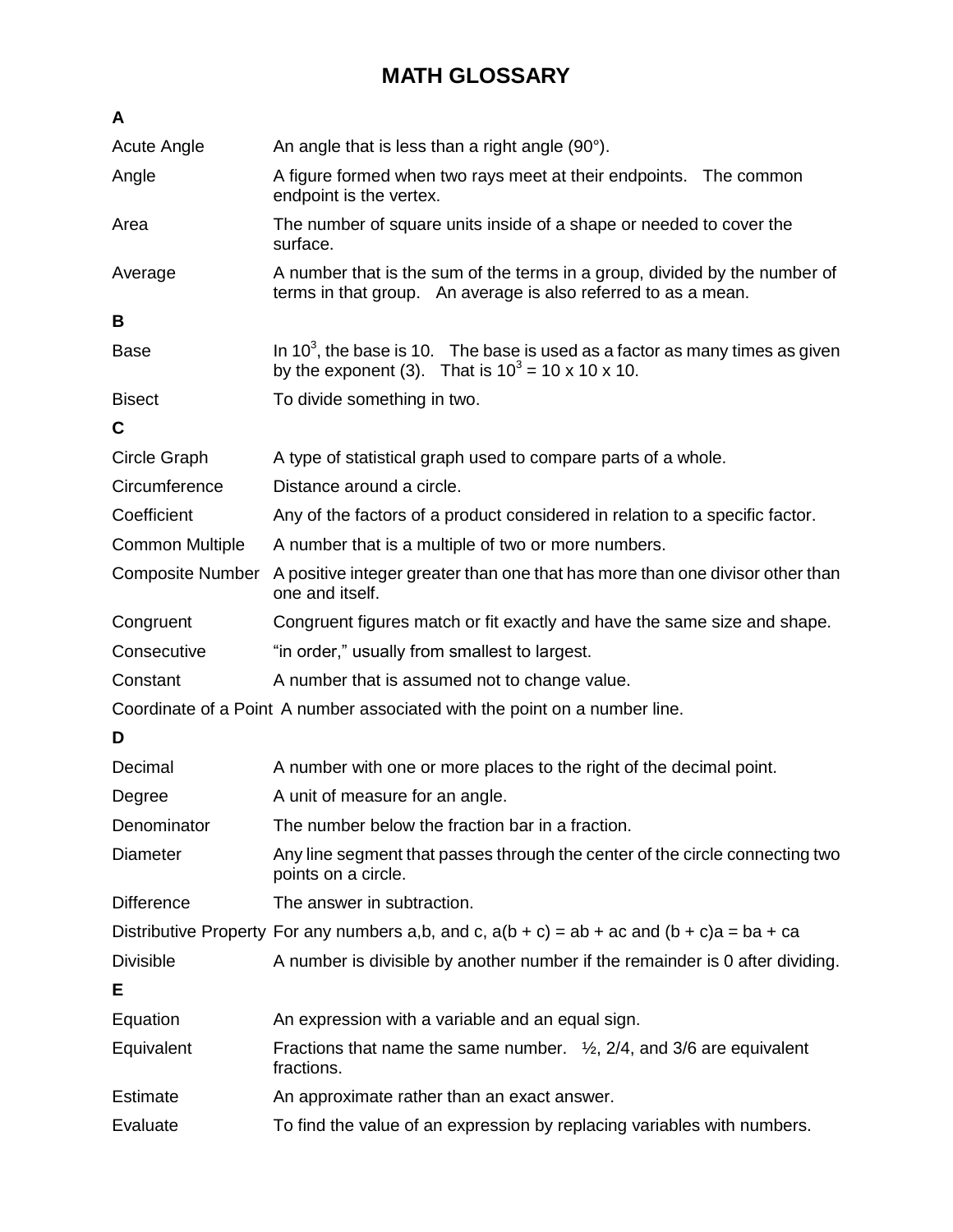| Even Number                            | A number that ends in 0,2,4,6, or 8.                                                                                                      |
|----------------------------------------|-------------------------------------------------------------------------------------------------------------------------------------------|
| Exponent                               | In $103$ , the exponent is 3. The exponent tells how many times the base, 10<br>is used as a factor. $10^3 = 10 \times 10 \times 10$ .    |
| F                                      |                                                                                                                                           |
| Factor                                 | Numbers or symbols that when multiplied together form a product or that<br>divide another number or symbol.                               |
| Formula                                | An equation that states a rule for the relationship between certain quantities.                                                           |
| Fraction                               | A number that shows part of a whole unit. Example: $\frac{1}{2}$                                                                          |
| G                                      |                                                                                                                                           |
| Graph                                  | A drawing used to show information.                                                                                                       |
| Greater Than (>)                       | The symbol used to compare two numbers or equations when the greater<br>number is on the left.                                            |
| Greater Than $(2)$                     | The symbol used to compare two numbers or equations when the greater or<br>equal number is on the left.                                   |
| <b>Greatest Common</b><br>Factor (GCF) | The largest integer that is a common factor of all the given integers.                                                                    |
| Grid                                   | Parallel and perpendicular line segments on which points are plotted.                                                                     |
| н                                      |                                                                                                                                           |
| Hundredth                              | One of 100 equal parts. In the decimal 0.86, the digit 6 is in the hundredths'<br>place.                                                  |
|                                        |                                                                                                                                           |
| I                                      |                                                                                                                                           |
| Integer                                | All numbers but fractions.                                                                                                                |
| L                                      |                                                                                                                                           |
| Least Common<br>Denominator (LCD)      | The smallest integer that is a common multiple (denominator) of the given<br>integers.                                                    |
| Less Than $(<)$                        | The symbol used to compare two numbers when the lesser number is on<br>the left.                                                          |
| Less Than $(\le)$                      | The symbol used to compare two numbers when the lesser or equal number<br>is on the left.                                                 |
| Line                                   | A set of points that go on and on in both directions.                                                                                     |
| Line Graph                             | A graph that connects points to show how data changes over time.                                                                          |
| Line Plot                              | A graph that shows data along a number line. Each x represents one<br>number in the data set.                                             |
| Line Segment                           | Part of a line. It has two endpoints.                                                                                                     |
| м                                      |                                                                                                                                           |
| Mean                                   | A number that is the sum of the terms in a group, divided by the number of<br>terms in that group. The mean is also known as the average. |
| Median                                 | The middle number in a set of data when the data are arranged in order from<br>least to greatest.                                         |
| <b>Mixed Number</b>                    | A number containing a whole number part and a fraction part, such as $2\frac{1}{2}$ .                                                     |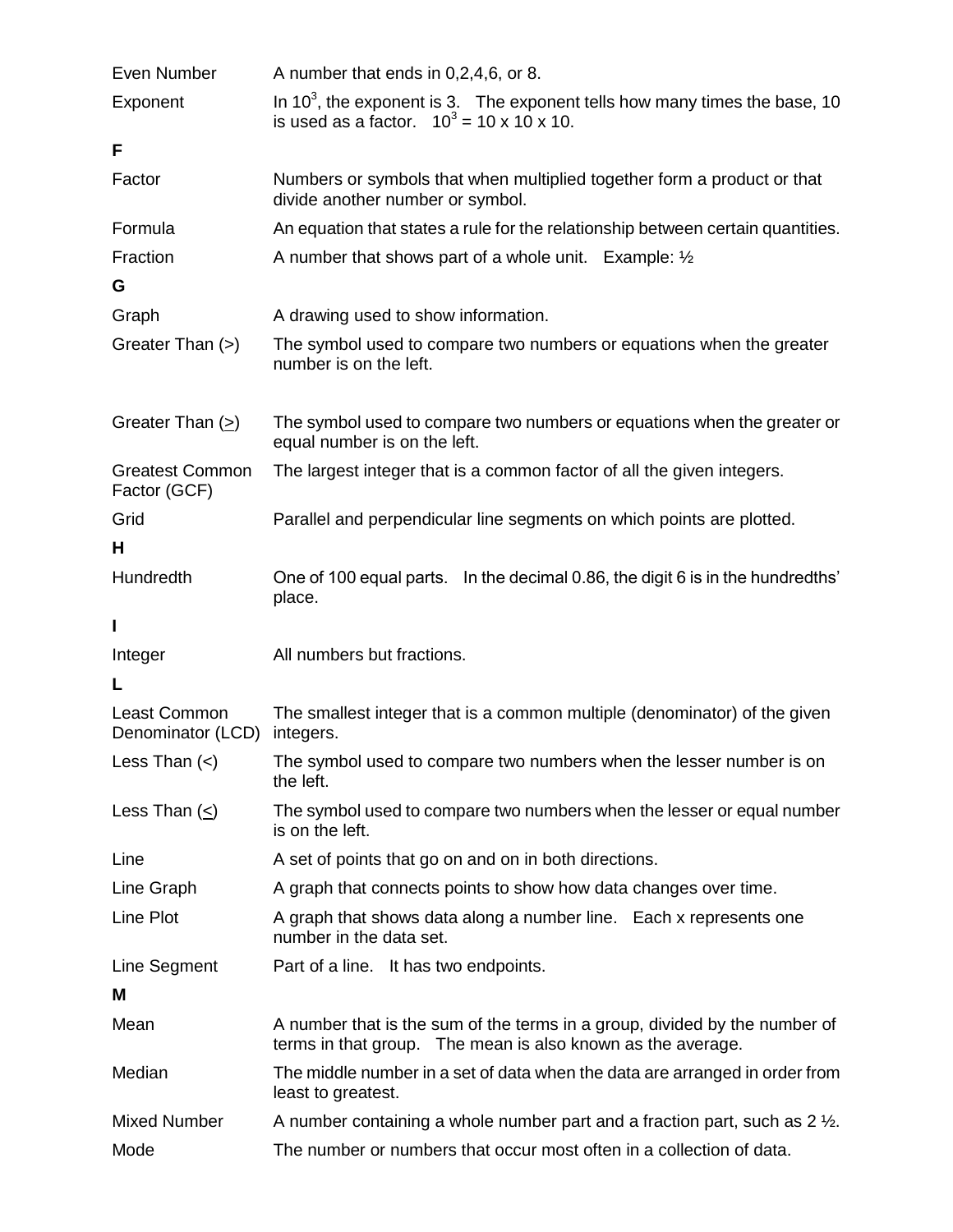| Multiple                        | The product of a whole number and any other whole number.                                                                                |
|---------------------------------|------------------------------------------------------------------------------------------------------------------------------------------|
| Multiplication                  | An operation between two or more numbers, called factors, to find a<br>product. For example, $5 + 5 + 5$ is the same as $5 \times 3$ .   |
| N                               |                                                                                                                                          |
| <b>Negative Number</b>          | Any number less than zero.                                                                                                               |
| <b>Number Line</b>              | A line that shows numbers in order.                                                                                                      |
| Numerator                       | The number above the fraction bar in a fraction.                                                                                         |
| O                               |                                                                                                                                          |
| <b>Odd Number</b>               | A number that ends in 1,3,5,7, or 9.                                                                                                     |
| <b>Ordered Pair</b>             | A pair of numbers that give the location of points on a coordinate grid.                                                                 |
| P                               |                                                                                                                                          |
| Parentheses ()                  | Grouping symbols. They can show which operation should be done first or<br>multiplication in equations such as $2(3 + 4) = 2 \times 7$ . |
| Percent                         | A ratio with a denominator of 100. For example 5% and 5/100 name the<br>same number.                                                     |
| Perimeter                       | The distance around the outside of a figure.                                                                                             |
|                                 | Perpendicular Lines Lines that intersect to form right angles.                                                                           |
| Pi(B)                           | The ratio of the circumference of a circle to the diameter of a circle.<br>$B = 3.14$                                                    |
| Plot                            | To locate and mark the point named by an ordered pair on a grid.                                                                         |
| Point                           | An exact location. Points are usually named with capital letters.                                                                        |
| <b>Positive Number</b>          | Any number greater than zero.                                                                                                            |
| <b>Prime Number</b>             | A positive integer greater than one that can only be divided by itself and one.                                                          |
| Probability                     | The chance that an event will happen.                                                                                                    |
| Product                         | The answer in multiplication.                                                                                                            |
| Property of One<br>for Division | Any number divided by 1 is that number. Any number except 0 divided<br>by itself is one.                                                 |
| Property of One                 | The product of any number and 1 is that number. Multiplication                                                                           |
| Q                               |                                                                                                                                          |
| Quotient                        | The answer in division.                                                                                                                  |
| R                               |                                                                                                                                          |
| Radius                          | Any line segment that connects the center of a circle to a point on the circle.                                                          |
| Range                           | The difference between the greatest number and the least number in a set<br>of data.                                                     |
| Ray                             | Part of a line. It has one endpoint and continues on and on in one direction.                                                            |
| Rectangle                       | A quadrilateral with both pairs of opposite sides parallel. There are four<br>right angles.                                              |
| Remainder                       | The number left over when division is complete.                                                                                          |
| <b>Right Angle</b>              | An angle that equals 90°.                                                                                                                |
| Rounding                        | Expressing a number to the nearest ten, hundred, thousand, and so on.                                                                    |